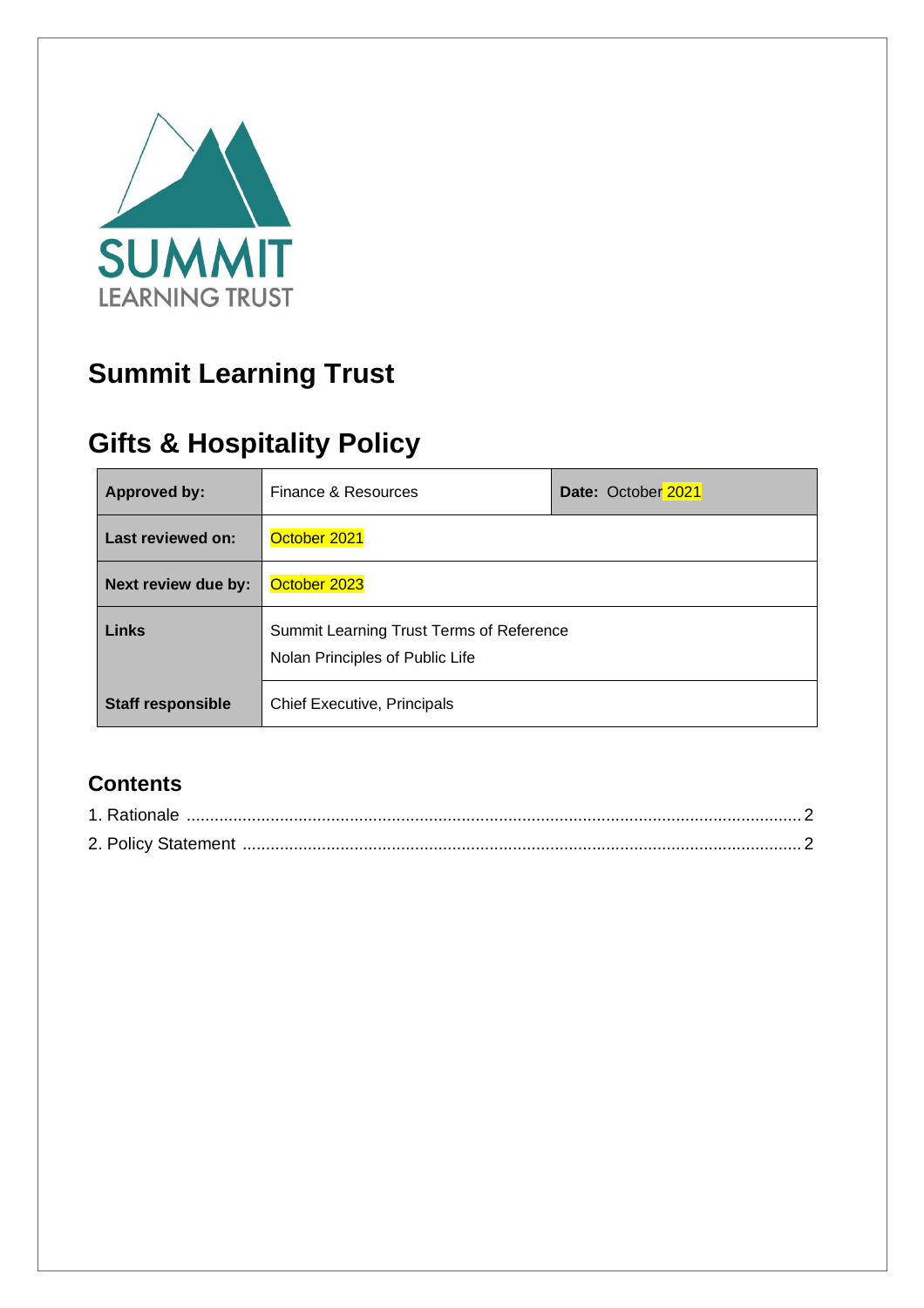#### **1. Rationale**

Summit Learning Trust is committed to the highest level of integrity, honesty and accountability in all its business dealings. All Members, Trustees, staff and Local Governing Body Members are expected to maintain high standards of propriety and professionalism in all their dealings, ensuring they are free from any conflict of interest through their business in the name of the Trust.

### **Definitions**

A **Gift** is any item or service which is received free of charge; or personally offered at a discounted rate or on terms not available to the general public.

**Hospitality** is the offer of food, drink, accommodation or entertainment or the opportunity to attend any cultural or sporting event not available to the general public.

Bribery Act 2010 makes it a criminal offence to:

- Offer, promise or give a bribe,
- Request, agree to or accept a bribe,
- (by an organisation) fail to prevent bribery by those acting on its behalf ('associated persons') to obtain or retain business or a business advantage for the organisation.

Under this act, a bribe is 'a financial or other advantage' offered, promised or given to induce a person to perform a relevant function or activity improperly, or reward them for doing so.

#### **2. Policy statement**

In order to protect all adults involved with the Trust, and the reputation of the Trust from accusations of bribery or corruption staff must take extreme care that none of their dealings, directly, or indirectly, could be deemed as a reward or benefit, in line with the Bribery Act 2010. This act makes it a criminal offence.

The Trust will hold a Gifts and Hospitality Register.

It is common for appreciative parents and students/pupils to register their thanks for the work of staff in the form of a small personal gift. If these are valued at less than £30 these are perfectly acceptable without reference to senior members of staff. These will not need to be added to the register.

Hospitality in the form of working lunches, coffees etc are perfectly acceptable, and it would be appropriate to offer this to gain cordial relationships in support of good relationships with visiting staff or business colleagues. These would not be added to the register.

If a member, Trustee, staff member or Local Governing Body Member is offered a gift or hospitality whilst involved in the procurement of goods and services, tenders for work or when liaising with anyone conducting business with the trust other than light refreshments, it is their responsibility to discuss this with their Principal or the CEO before accepting such benefit within 5 days. If acceptable, this would need adding to the register.

If not accepting a gift would be regarded as causing offence, (such as a sudden and unexpected gift, or one where it would cause cultural offence) the item should be accepted. The matter should then be brought to the attention of the Principal or CEO as soon as possible who may decide to return the gift, discuss it with the Chair of Board of Trustees, or/and may donate it to a trust raffle/fair or a charitable cause.